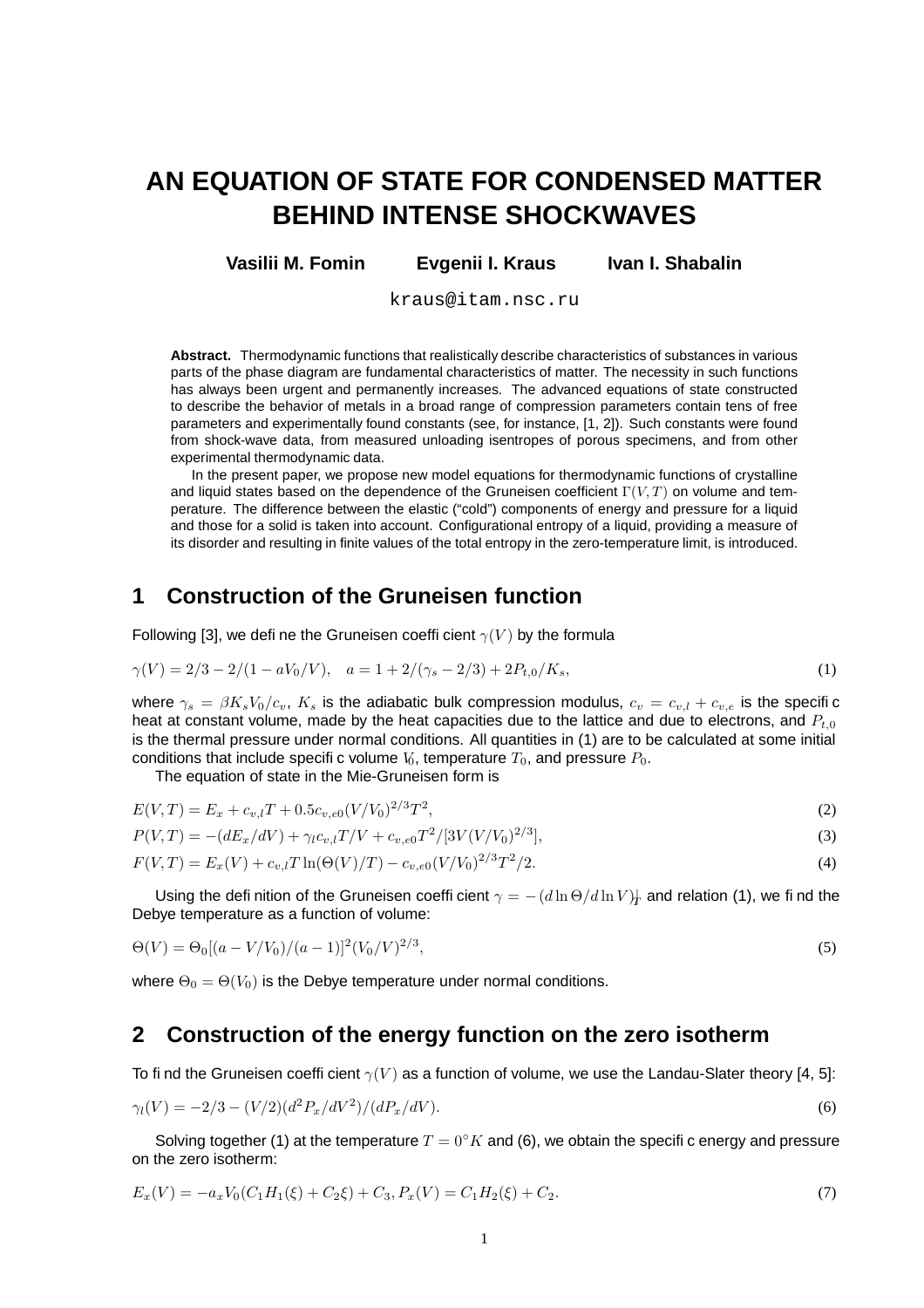where  $C_1$ ,  $C_2$ , and  $C_3$  are some unknown functions that depend on characteristics of the particular material, and the H-function is

$$
\begin{cases}\nH_1(\xi) = 9\xi^{-2/3} + 18\xi^{1/3} + 27\xi^{4/3}/2 - 9\xi^{7/3}/7 + 9\xi^{10/3}/70, \nH_2(\xi) = -3\xi^{-5/3}/5 + 6\xi^{-2/3} + 18\xi^{1/3} - 3\xi^{4/3} + 3\xi^{7/3}/7.\n\end{cases}
$$

A more completed and substantiated method for reconstructing the values of parameters on the zero isotherm can be found elsewhere [6].

The set of semi-empirical relations  $(1 - 7)$  describes the behavior of thermodynamic characteristics of a solid. The values of  $V_0$ ,  $\beta$ ,  $K_t$ ,  $c_p$ ,  $\Theta_0$ , and  $c_{v,e0}$  are to be taken at some initial conditions and readily available in reference sources on physical and mechanical properties of substances. The quantity  $a_x$  is a parameter to be adjusted so that to obtain a best fit to experimental data.

#### **3 Characteristic Debye temperature**

The energy of a system of  $3N_A$  independent harmonic oscillators of one and the same frequency is [7]

$$
U = 3RT \frac{h\omega_{/kT}}{e^{h\omega_{/kT}} - 1}
$$

where  $\omega$  is the oscillator frequency, h is the Planck constant, and k is the Boltzmann constant.

Whatever the oscillations that can be executed by the system, the total number of all possible oscillation modes should be equal to the total number of the degrees of freedom of the  $N$  particles that compose the system, i.e., to  $3N$ . Here, according to the quantum theory, the mean energy per one oscillation depends only on the frequency and is given by the formula

$$
\bar{\varepsilon} = \frac{h\omega}{e^{h\omega}/kT - 1}
$$

That is why, to find the energy of a certain volume  $V$  of the solid, it is required, first of all, to find the total number of possible oscillation modes in it whose frequencies fall in the interval between  $\omega$  and  $\omega + d\omega$ . This interval will be denoted as  $dN_{\omega}$ . Then, the energy of the solid can be expressed as a sum over all possible frequencies:

$$
U = \int \bar{\varepsilon}_{\omega} dN_{\omega} = \int \frac{h \omega dN_{\omega}}{e^{h \omega}/kT - 1}.
$$

In determining  $U$ , it is possible, following Debye, instead of performing a microscopic consideration of coupled lattice vibrations, to use a phenomenological approach, considering the crystal as an elastic continuum. Thus, instead of the oscillation spectra of individual atoms, we consider the spectrum of elastic vibrations of the crystal as a whole; here we restrict ourselves to low-frequency vibrations whose wavelength is large compared to the interatomic distance (acoustic waves).

Next, we introduce the designation  $I=\frac{1}{4\pi}\int\left(\frac{1}{v_0^3}+\frac{1}{v_1^3}+\frac{1}{v_2^3}\right)d\Omega=\sum\limits_{i=1}^2$  $S=0$  $\frac{1}{v_S^3}.$  For the energy of the solid body of a volume  $V$ , we obtain:

$$
U = \frac{1}{2\pi^2} VI \int \bar{\varepsilon}\omega^2 d\omega.
$$
 (8)

Here, the integration over frequency is to be performed from zero frequency to some maximum frequency to be determined from the condition that the total number of natural vibrations of the body should be equal to the total number of its degrees of freedom. If  $N_V$  is the total number of molecules in the volume V, then the total number of the degrees of freedom is  $3N<sub>V</sub>$ . The latter, however, is only valid in the case in which each of the lattice sites is occupied by a whole molecule of the substance (molecular crystal). Alternatively, as it is the case with an ionic crystal, if individual parts of the molecule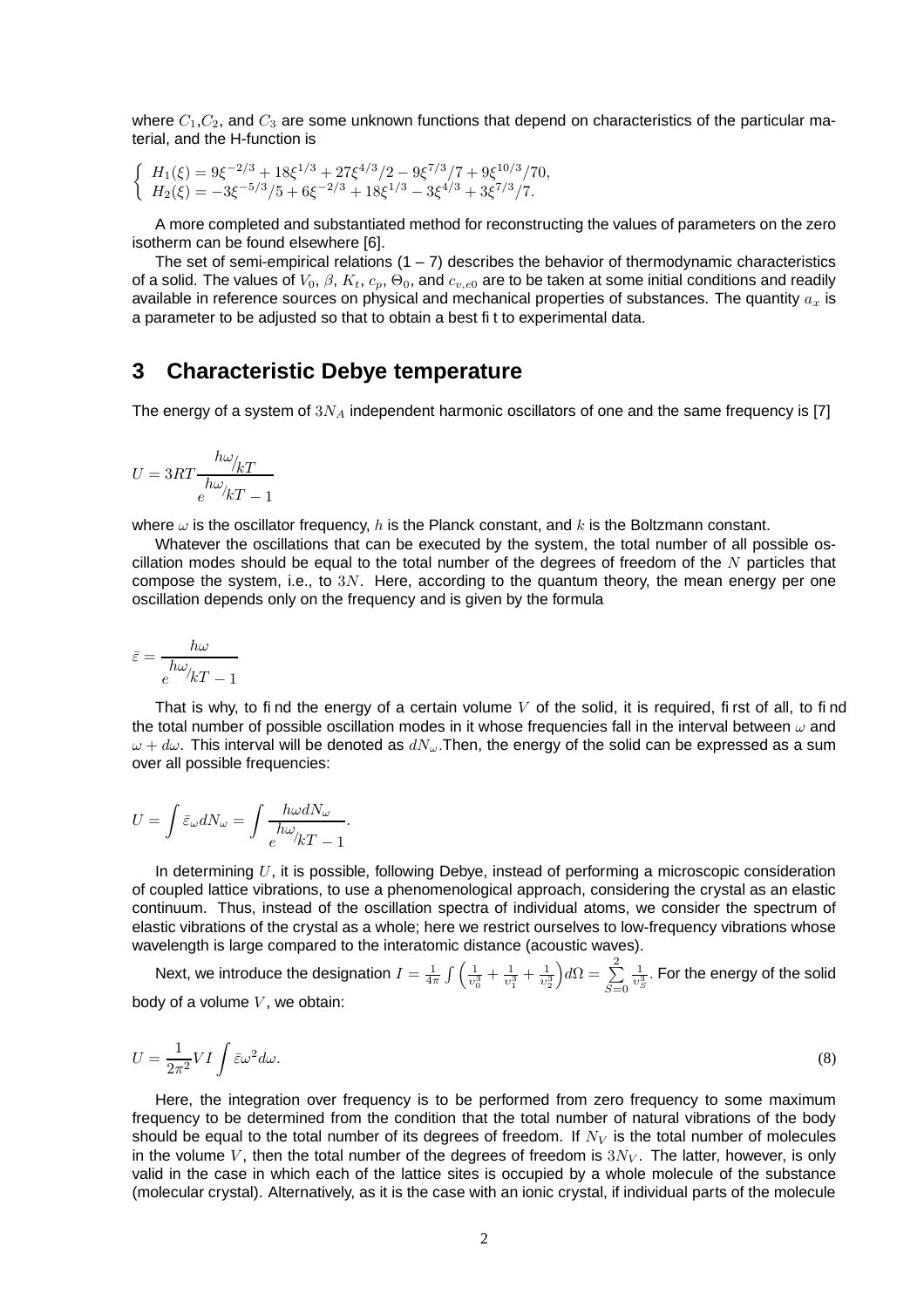occupy different lattice sites, then the total number of the degrees of freedom increases by the factor that shows how many lattice sites correspond to one molecule. The latter is quite clear since in this case parts of molecules (atomic groups or ions) that occupy different lattice sites can be considered as individual particles. Let  $s$  be the number of individual lattice sites that correspond to one molecule. Then, the total number of the degrees of freedom in the volume V is  $3sN<sub>V</sub>$ , and the condition for the maximum frequency is

$$
\int dN_k = \frac{1}{2\pi^2} VI \int\limits_0^{\omega_{MAX}} \omega^2 d\omega = 3sN_V, \quad \omega_{MAX} = \left(\frac{18\pi^2 sN_V}{IV}\right)^{1/2}.
$$

Thus, expression (8) for the energy of the crystal acquires the form

$$
U = \frac{1}{2\pi^2} VI \int\limits_{0}^{\omega_{MAX}} \frac{h\omega^3 d\omega}{h\omega/kT - 1}.
$$

θ

We introduce the new integration variable  $x=\frac{h\omega}{kT}.$  Denoting  $\theta=\frac{h\omega_{MAX}}{k},$  we obtain

$$
U = \frac{1}{2\pi^2} VI \frac{(kT)^4}{h^3} \int\limits_{0}^{t} \frac{x^3 dx}{e^x - 1},\tag{9}
$$

The quantity  $\theta$  is called the *characteristic Debye temperature*.

$$
U = 9sN_VkT\left(\frac{T}{\theta}\right)^3\int\limits_{0}^{\theta}\frac{x^3dx}{e^x - 1},
$$

The quantity  $I$  in (9) equals the sum of all inverted cubes of the phase velocities of elastic waves averaged over all wave-normal directions:  $I=\left\langle \frac{1}{\upsilon_0^3}+\frac{1}{\upsilon_1^3}+\frac{1}{\upsilon_2^3}\right\rangle$ .

Thus, the theoretical calculation of the characteristic Debye temperature reduces to calculating the quantity  $I$  from set elastic constants of the crystal. The simplest method to find the value of  $I$  consists in that the crystal of interest is to be replaced by an isotropic medium closest in its properties to the crystal. In isotropic solids, owing to the fact that phase velocities do not depend on wave propagation direction, the averaging becomes unnecessary and can be omitted, and we finally obtain:

$$
I = \frac{1}{v_l^3} + \frac{2}{v_s^3}.
$$

where  $v_l$  is the velocity of longitudinal waves and  $v_s$  is the velocity of transverse (shear) or twist waves. If the velocities are unknown, we can invoke the theory of elasticity in which the velocities are given by the formula

$$
v_l^2 = \frac{K_S + \frac{4}{3}G}{\rho_0}, v_S^2 = \frac{K_S}{\rho_0}
$$

where  $G$  is the shear modulus.

The accuracy of the calculation algorithm depends on material anisotropy, since we use reduction to an isotropic body, and on calculation temperature. The higher the temperature, the more precise the calculation is, since, with increasing temperature, the fraction of excited high-energy (or high-frequency) quantum states increases.

The characteristic Debye temperatures calculated for several crystals for which values of elastic constants are known are listed in the table 1.

The notations in the table are as follows:  $\Theta_0$  is the Debye temperature yielded by the above procedure,  $\Theta\exp$  is the experimental Debye temperature taken from [9], and  $\delta\Theta = \frac{\Theta_{\exp}-\Theta_0}{\Theta}$  $\frac{\text{Xp}}{\Theta_{\text{exp}}}$  is the relative

error in predicting the Debye temperature.

The comparison shows good convergence of the values of  $\Theta_0$ , giving us all grounds to believe that this procedure can be applied to materials with unknown Debye temperatures.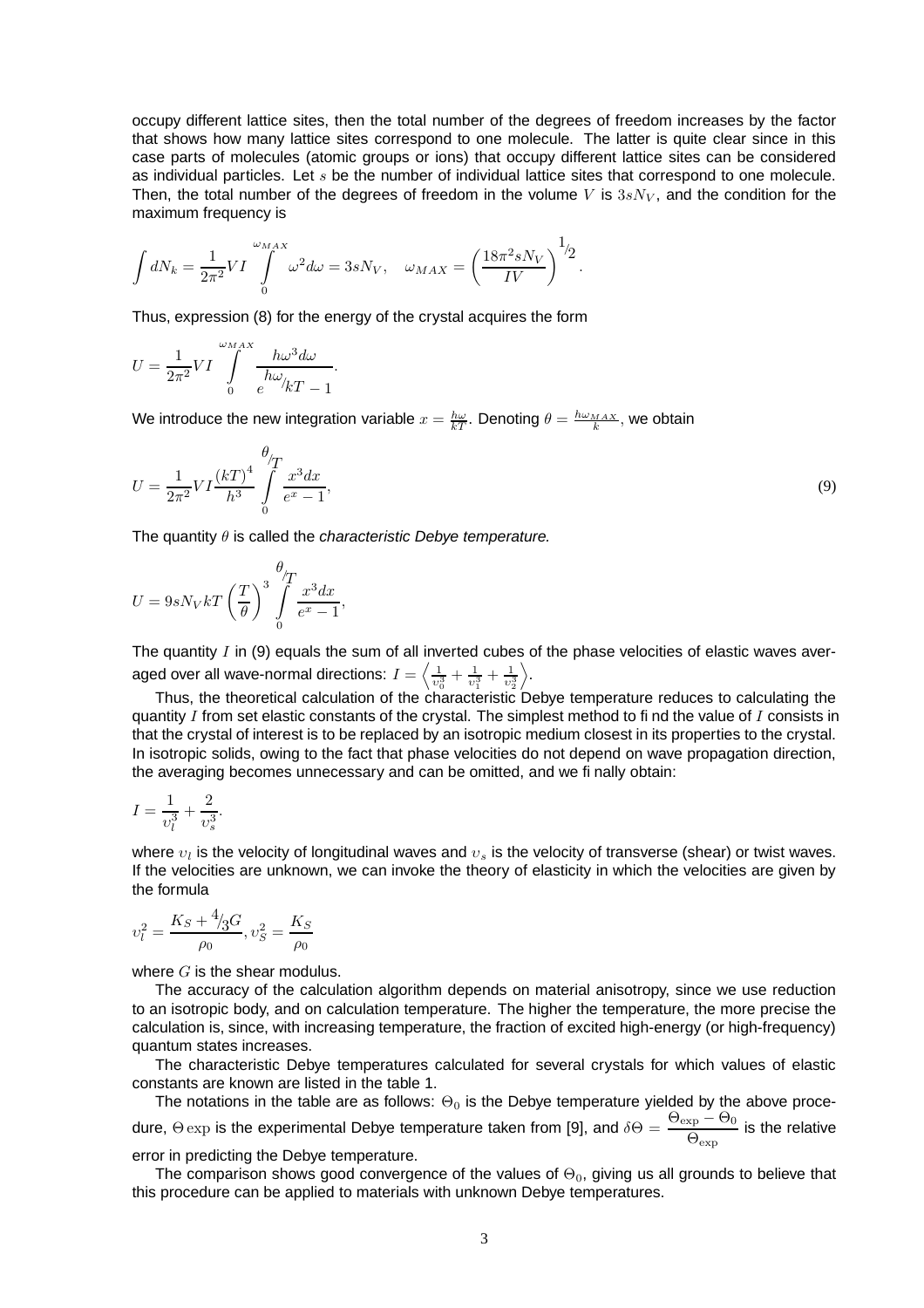|                    | Al    | ∪u    | Mg             | W     | Be     |
|--------------------|-------|-------|----------------|-------|--------|
| $\Theta_0, K$      | 407.8 | 323.3 | 373.3          | 364.5 | 1420.1 |
| $\Theta$ exp, K    | 433   | 347   | 403            | 383   | 1481   |
| $\delta\Theta, \%$ | 6.1   | 6.9   | $\overline{ }$ | 4.9   | 4.1    |

Table 1: Debye temperature

## **4 Equation of state for the liquid phase**

As was noted above, the present thermodynamic model describes one phase specified by some initial data. After the shock adiabate crosses the boundary between the phases, the calculations performed according to this model yield, instead of liquid, data for an overheated solid. Hence, it is required to modify the model of the solid so that to take into account the liquid-phase properties and phase-transition phenomena.

It is known that the expression for the free energy  $F<sub>L</sub>(V, T)$  of a liquid in the "crude" approximation of the model of the classical harmonic oscillator has the form

$$
F_L(V,T) = E_{x,L}(V) + c_{v,l}T \ln[\Theta_L(V)/T] - 0.5c_{v,e0}(V/V_0)^{2/3}T^2 + F_c,
$$
\n(10)

where  $E_{x,L}(V)$  is the cold component of the energy of the liquid,  $\Theta_L$  is some characteristic temperature,  $F_c = -RT/A$  is the contribution due to entropy, and A is the atomic weight. To exert "control" over the value of the configurational entropy, we introduce a parameter  $a<sub>s</sub>$  that has meaning of a residual entropy at the temperature  $T = 0^\circ K$ . Then, the entropy term in the free energy acquires the form  $F_c = -a_s RT/A.$ 

In its appearance, the expression for the free energy  $F_L(V,T)$  of a liquid differs from expression (4) by the additional entropy term. Yet, the difference between the solid and liquid state is also in that these states possess different cold energies and temperatures. These fundamental differences in the description of solid and liquid phases were laid down in [8].

Expression (1) for the Gruneisen coefficient was derived without any restrictions on the phase state of the material. We therefore may conclude that these relations have identical meaning and are of identical functional form, and the difference consists in the particular values of parameters, determined by particular initial conditions.

Thus, by analogy with the thermodynamic model for the solid state, one can construct a model for the liquid state. To calculate the parameters of the liquid behind the shock-wave front, in the very like the same manner one can take into account the Rankine-Hugoniot relation, which makes it possible to find the temperature and, afterwards, all thermodynamic parameters along the shock adiabate.

## **5 Melting under high pressures produced by shock waves**

In consideration of particular thermodynamic models, it becomes clear that the ordinary classification of states in the region of high pressures and temperatures often looses its definiteness and become conventional, and the boundaries between the phases either vanish or become obscure, corresponding, in fact, to a continuous mutual transformation of close states.

As the shock-wave pressure increases, the thermal energy transferred to the substance continuously increases and, from certain pressures on, a transition of the initially solid body into the liquid state should be observed. Further variation of the dependence  $T(P)$  along the dynamic adiabate can be figured out by invoking analogy with melting under atmospheric pressure, in which situation an increase in the energy transferred to the substance leads to an increase in temperature unless the substance gets completely melted. Further increase is further accompanied by an increase in temperature. A similar pattern is to be expected under shock compression; the difference here consists in the fact that in the region where the two phases co-exist (the segment of the melting curve between the shock adiabates for the liquid and for the solid, i.e., segment 2–3 in Fig. 1) some rise in the temperature should be expected since for the melting curve of most substances, the so-called "normal" ones,  $dT/dP > 0$ .

The expenditure of energy on melting gives rise to sharp kinks in the shock adiabate in the  $T \div P$ plane; for this reason, the neglect of the melting under shock compression of the substance brings about inaccuracies in the determination of temperatures (points 3–4 in Fig. 1). Simultaneously, melting has little effect on kinetic shock-wave parameters and on the behavior of the dynamic adiabate in the  $P \div V$ coordinates [10].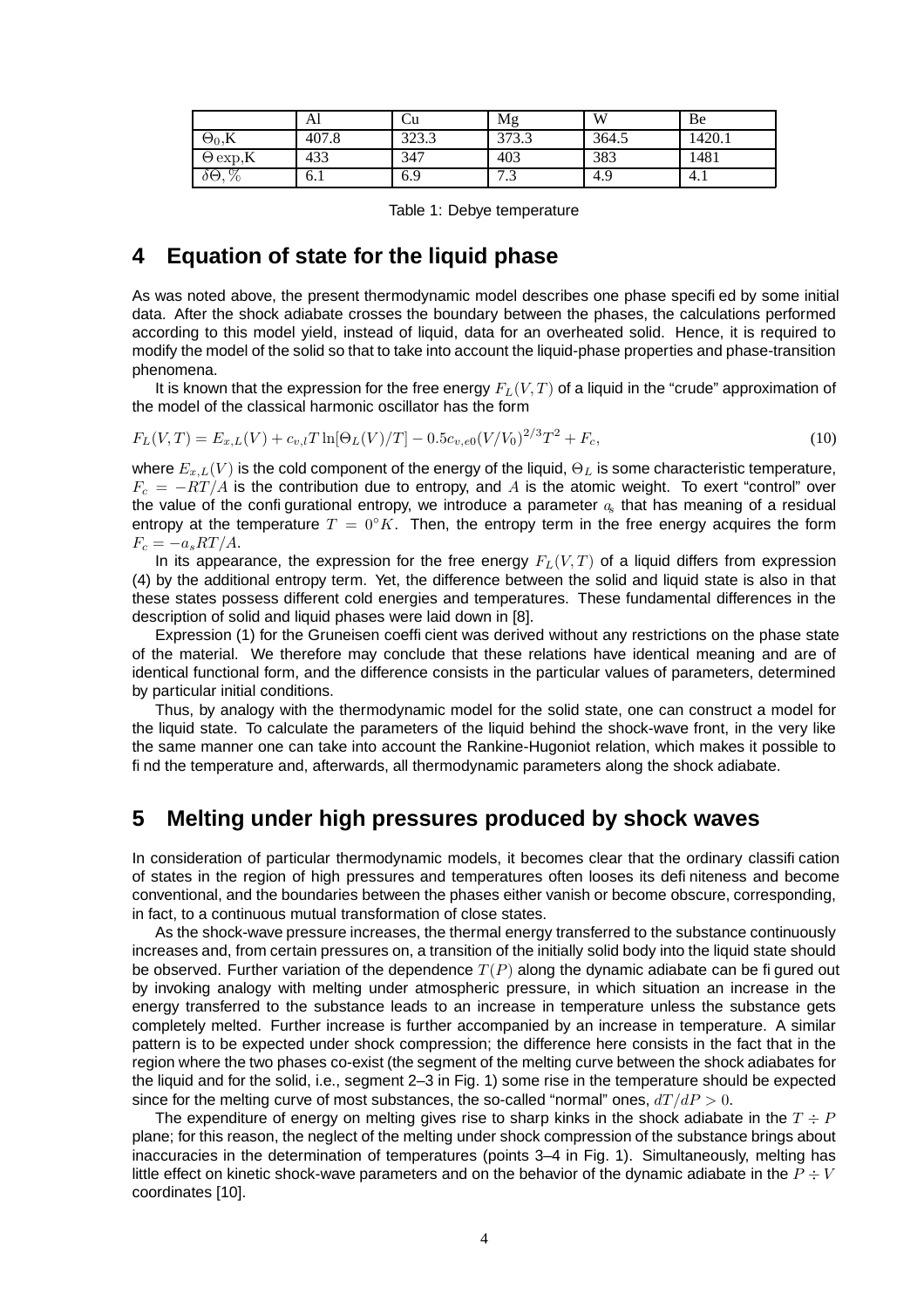

Figure 1: Melting curve and shock adiabate in the solid-phase and liquid-phase regions

To construct the melting curve, we use the condition of phase equilibrium:

$$
\begin{cases}\nP_L = P_S = \bar{P} \\
S_L = S_S + \Delta S_m \\
F_L = F_S + \bar{P}\Delta V_m\n\end{cases}
$$
\n(11)

The third equation in (11) is the condition of equality for the chemical potentials of the two phases per one mole of substance.

#### **6 Results**

With gained equations of states for the solid (1-7) and liquid (10) phases and with allowance for the Rankine-Hogoniot relation and phase-equilibrium conditions (11), we calculated dynamic adiabates and melting curves of Al, Cu and Pb crystals. The melting curve of each metal was found as the boundary between the phases with corresponding equations of state. The results are shown in Fig. 2.

Thus, with six constants,  $V_0$ ,  $\beta$ ,  $K_t$ ,  $c_p$ ,  $G$ , and  $c_{v,e0}$  known at some initial point, and also with experimental data on dynamic loading of the solid, one can construct an equation of state of the condensed substance that realistically describes the material behavior in a broad range of pressures and temperatures with allowance for first-kind phase transitions.

## **References**

- [1] L.B Al'tshuler, A.V. Bushman, M.V. Zhernokletov, et al., Unloading isentropes and equations of state for high-density metals//JETF, 1980, Vol.78, N. 2, P. 741-760.
- [2] A.V. Bushman and V.E. Fortov, Models of equations of state of substances// Uspekhi Fiz. Nauk, 1983, Vol.140, N. 2, P. 177-232.
- [3] A.M. Molodets, Equations of state for solid chemical elements// Dokl. Ross. Akad. Nauk, 1997, Vol. 353,N. 5, P. 610-612.
- [4] I.C. Slater, Introduction into Chemical Physics, New-York-London, 1935, 239p.
- [5] L.D. Landau and K.P. Stanyukovich //Dokl. Akad. Nauk SSSR, 1945, Vol. 46, P. 399-406.
- [6] A.M. Molodets, Isochoric-isothermal potential for diamond// Combustion, Explosion, and Shock Waves, 1998, Vol. 34, N. 4, P. 94-100.